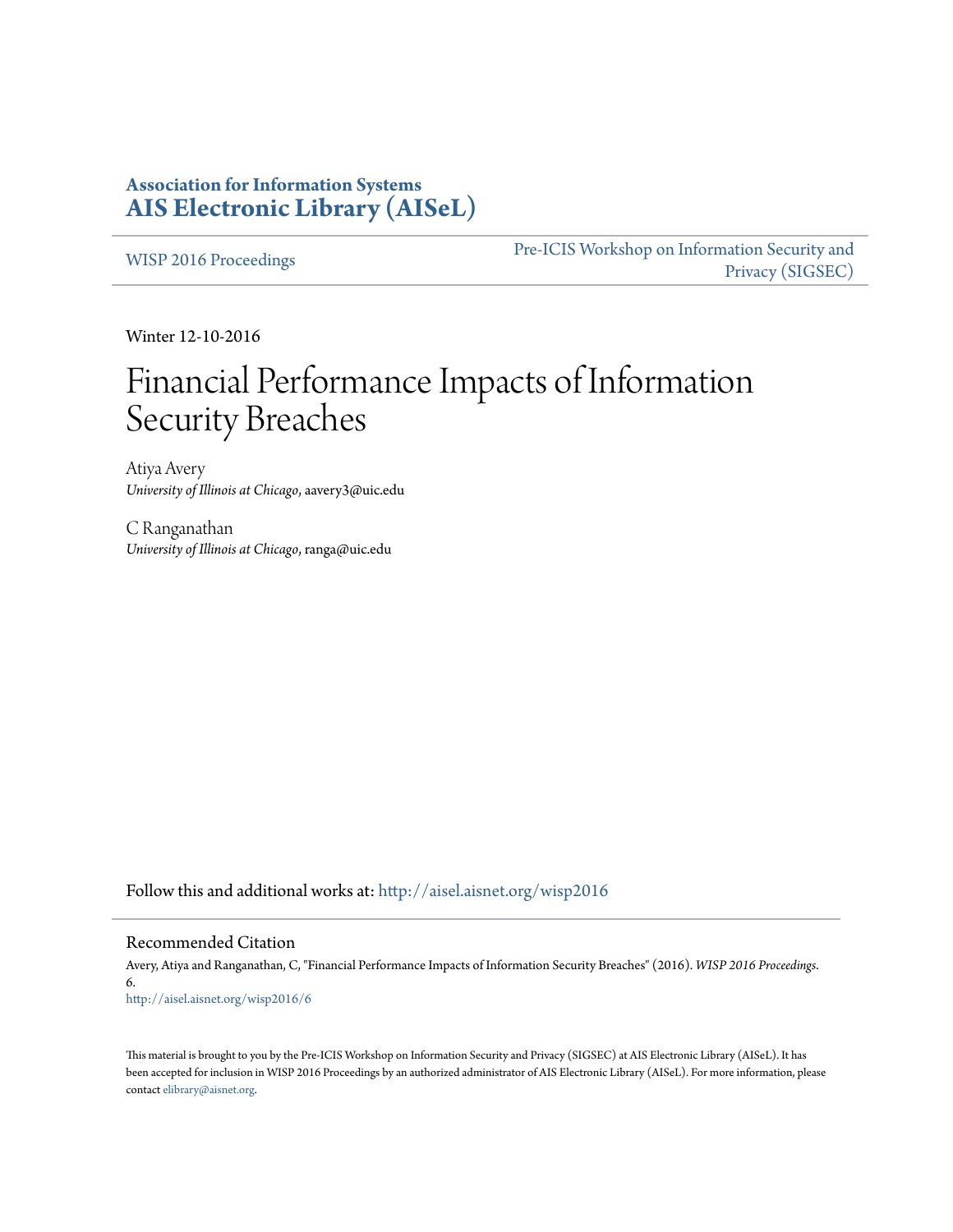## **Financial Performance Impacts of Information Security Breaches**

*Completed Research*

**Atiya Avery** University of Illinois at Chicago, Department of Information Systems and Decisions Sciences [aavery3@uic.edu](mailto:aavery3@uic.edu)

**Ranganathan Chandraskaren** University of Illinois at Chicago, Department of Information Systems and Decisions Sciences [ranga@uic.edu](mailto:ranga@uic.edu)

## **ABSTRACT**

Previous research has found that information security breaches can impact the market value of the firm because the reputation of the firm has suffered and the market assumes that revenues will decrease and expenses will increase. This impact to market value is usually measured within the 1-2 days after an information security breach disclosure where after things seemingly return to normal, in the context of stock market values. Despite the widely held belief that information security breaches have negative short-term and long-term impacts, researchers are just beginning to understand the relationship to short-term and long-term firm performance. This study investigates the short-term and long-term impacts of information security breaches on firm performance in the first four quarters following an information security breach disclosure. We take both a traditional view and organizational sustainability/resiliency view to hypothesis and theory development and introduce the analysis of two new variables "intangible assets" and "extraordinary losses" to the discussion on the impact of information security breaches to firm performance. We discuss our findings and their implications for practitioners and researchers and suggest next steps.

*Proceedings of the 11th Pre-ICIS Workshop on Information Security and Privacy, Dublin Ireland 2016*  **Keywords:** Information Security, Organizational Resiliency, Financial Performance, Data Breach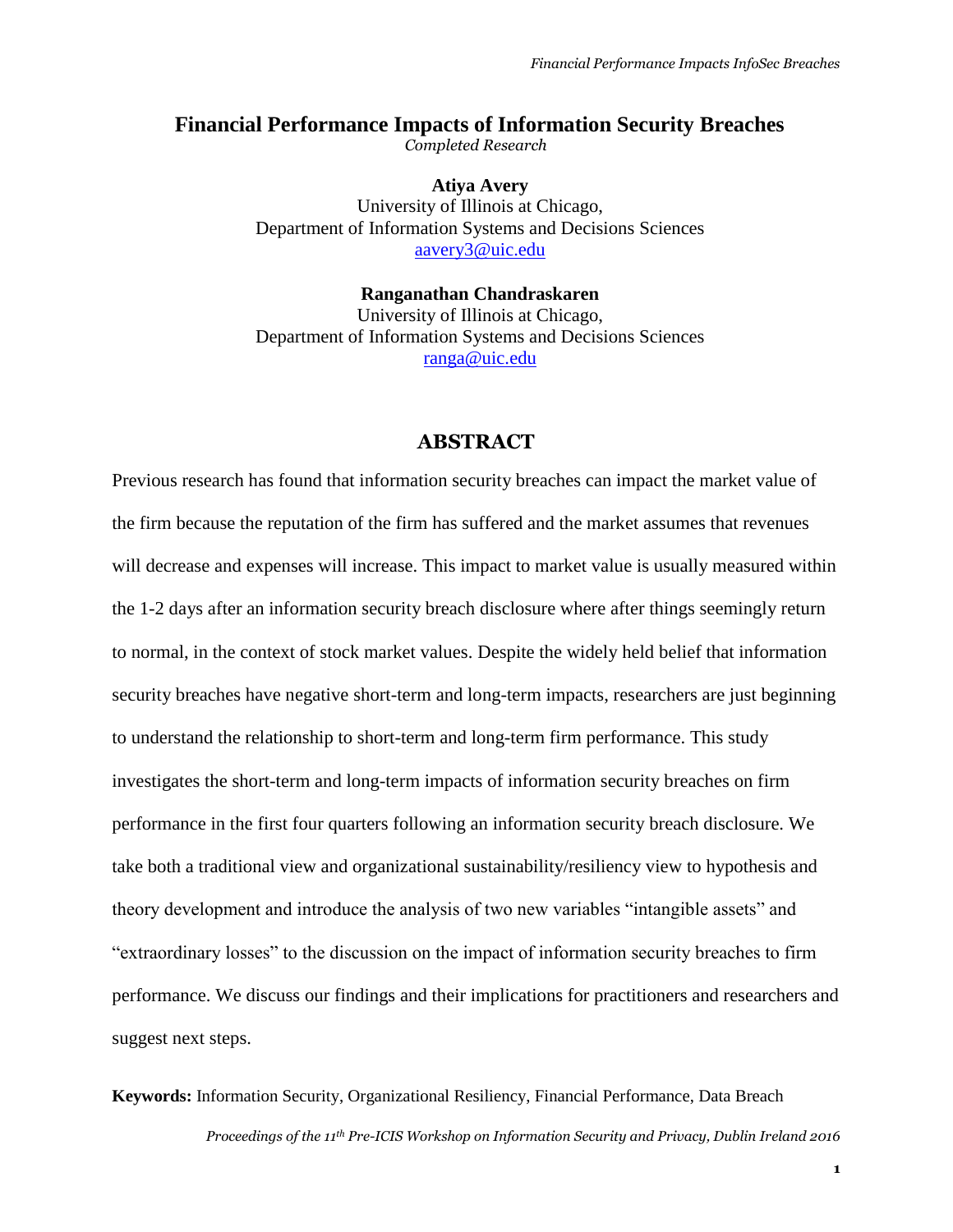## **INTRODUCTION**

Despite the widely held belief that information security breaches have negative long-term and short-term impacts to a firm's financial performance, academic researchers are still seeking to better understand the link to both short-term and long-term firm performance. A good portion of extant research on this topic has focused on capturing the short-term impacts of breaches to organizational performance measures such as the market value of the firm. In the market value context, the hypothesis is that stock price changes in the days following a breach disclosure will capture the assessment of a large body of shareholders to the breach event, and would therefore be reflected in the stock price changes following the disclosure about the breach. These effects have typically been measured and captured within 1-3 days after a breach disclosure and some effects have been seen for up to 25 days after a breach disclosure (see Cavusoglu et al. 2004; Chen et al. 2012; Garg et al. 2003; Hovav & D'Arcy, 2003). There is limited research on the more long-term impacts of information security breaches on the firm as measured by changes in the firm's quarterly and annual financial performance with mixed results (Ko & Dorantes, 2006; Zafar et al., 2012; Ko et al., 2009).

Thus far, most of the extant the literature treats the breach event and its consequences as perpetually negative, value declining to the organization. We do know that the impacts of information security breaches on organizations are not equal. For example, firms such as Home Depot, T-Mobile and Anthem have not only recovered after an information security breach but have thrived whereas Target as of 2016 has continued to post periodic performance declines (Associated Press, 2014; Osborne & Day, 2015;McGinty, 2015; T-Mobile, 2016; Legere,John, 2015). It is becoming increasingly obvious that just because an information security breach has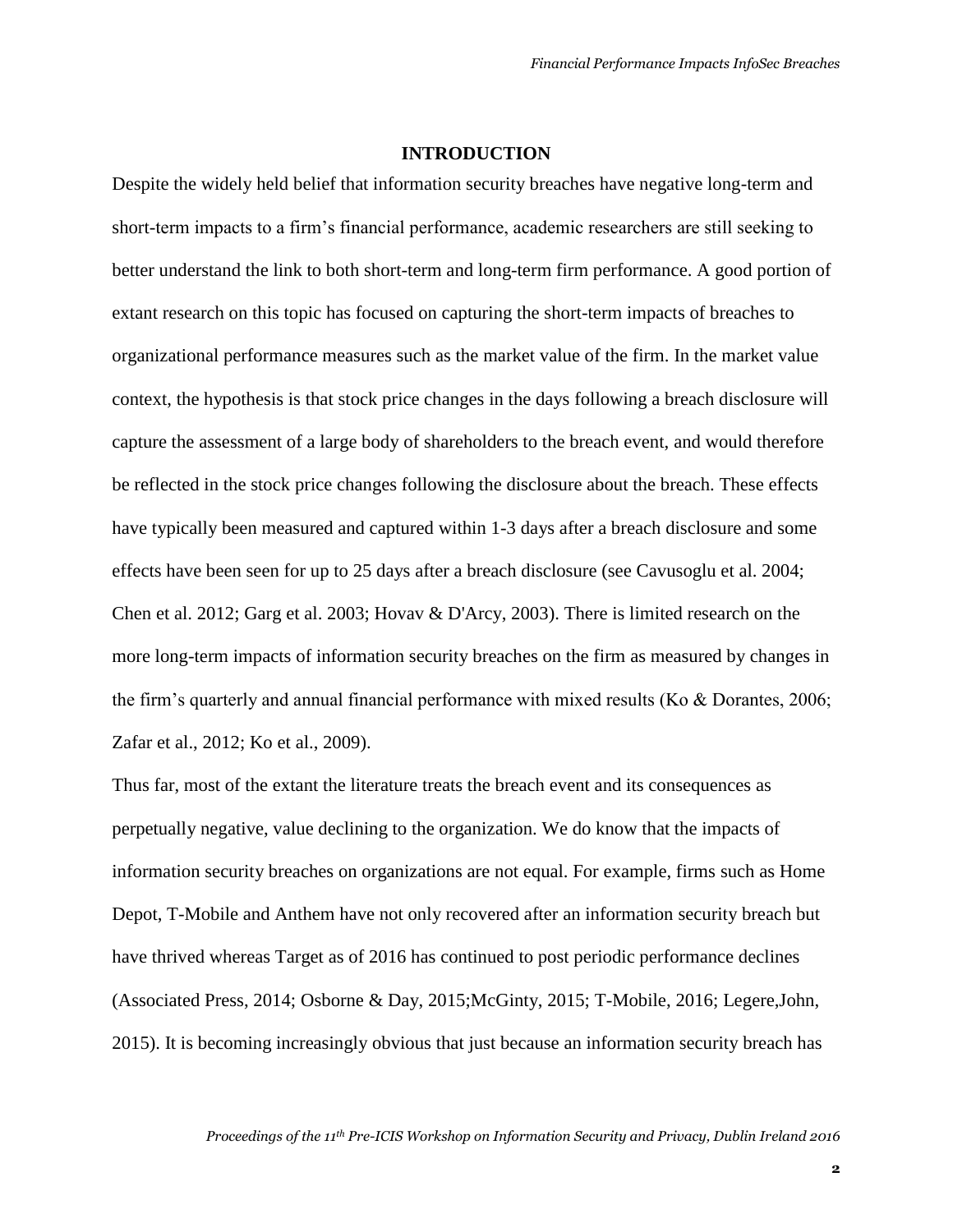occurred that does not necessarily mean that a negative financial outcome has to occur for the organization.

This study investigates the short-term and long-term financial performance of firms after a public information security breach disclosure. We advance two contrasting theoretical propositions to examine the financial impacts of information security breaches. The first proposition follows from the traditional literature on information security economics that views information security breaches as perpetually value declining to an organization. The second, contrasting proposition follows from studies on crisis management and organizational resiliency. Here, we argue that information security breaches can be construed as an opportunity to build organizational resiliency and thus breaches can serve as potential catalyst to improve long-term financial performance. We integrate the traditional economic perspective and the resiliency views to examine changes in common firm financial performance measures in the short-term and longterm following an information security breach event.

We seek to make three important contributions to literature on information security breaches. First, unlike many prior studies, we examine both short term (first quarter after the breach) and long-term impacts (2-4 quarters after the breach) of breaches on financial performance. Second, we extend the extant literature by throwing light on two critical measures of financial performance viz. "intangible assets" and "extraordinary losses". Changes to intangible assets will allow us to gauge the impact of the information security breaches on the firm brand reputation and intellectual capital reserves. The measurement of changes to extraordinary losses allows us to better understand if the breached firms considered information security breaches truly detrimental to their operations, in that associated losses and expenses rose to the level of "extraordinary" and not an event that was easily incorporated into routine operational expenses.

#### *Proceedings of the 11th Pre-ICIS Workshop on Information Security and Privacy, Dublin Ireland 2016*

**3**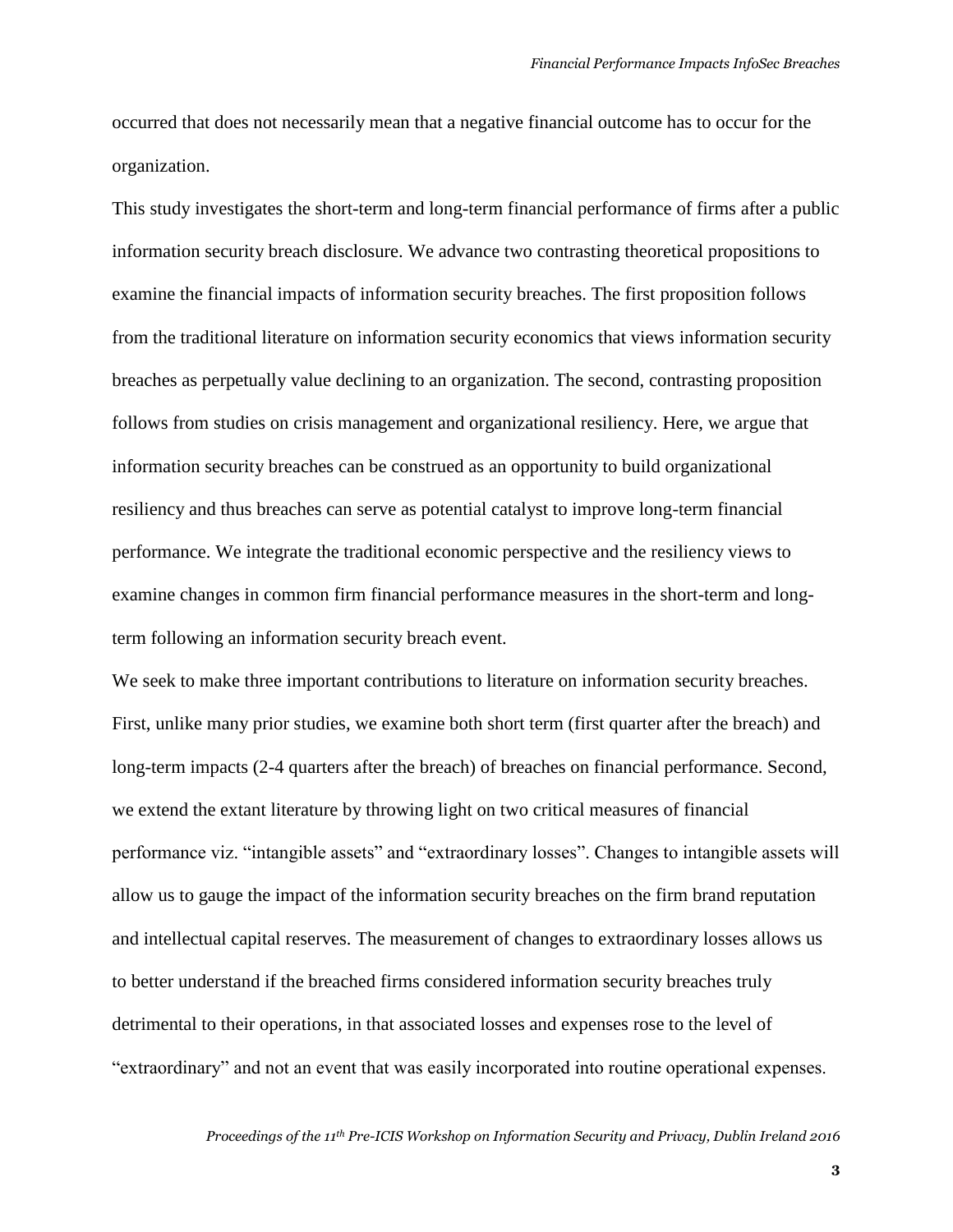The standard measures of firm performance via common cost and profit ratios are utilized just as with previous research. Third, our efforts advance theory development in this domain as we bring forth the notion of organizational resiliency to understand the long-term financial performance impacts of security breaches. We believe the organizational resiliency lens, when complemented by the traditional economic lens, will provide a better understanding of how breaches impact the financial performance of firms.

In the following sections, we discuss the literature review, theoretical framework, and hypothesis. This is followed by a discussion on our research methodology including our matched sample selection technique and statistical analysis. We follow this by our results and discussion. We conclude with next steps and limitations.

## **LITERATURE REVIEW**

Event study methodology has been a popular method to evaluate the impacts of information security breaches on organizations. The general findings from the literature regarding the impact of information security breaches to organizations are that they are negative value declining events ; especially in the context of market value measures, such as stock prices. Research in this area spans the period from about 2003 to the present. In a comprehensive review of prior studies, Spanos and Angelis (2016) identified 37 research studies that have assessed the impacts of security information security breaches on firms; 25 of these studies reported negative stock market impacts; 7 indicated neutral reactions and 5 found positive impacts to the breached firm. Despite the large number of studies that adopt a market-value approach using an event study methodology to assess economic consequences of information security breaches, there are limitations to this method. Event studies are intended to capture investor reactions and their assessment of the event, rather than the true financial impact of a breach. Also, the small window sizes typically utilized by event studies do not capture impacts over a longer duration. As an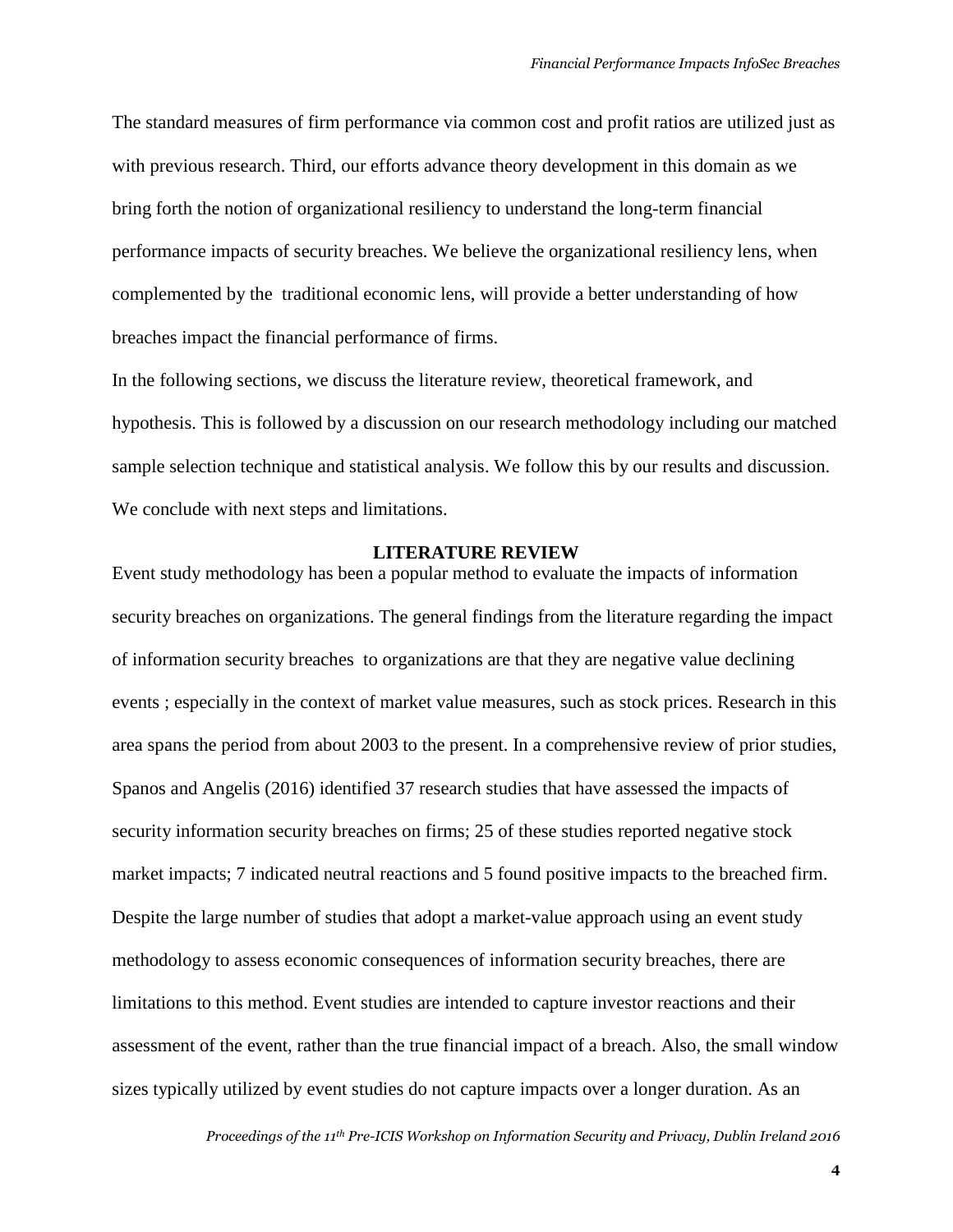alternate to event study approaches, some researchers have used more long-term measures of firm financial performance, which include evaluating changes to the breached firms profits and costs. A summary of published literature in this area is presented in Table.1. Following this stream, we also use more traditional accounting-based measures to assess the short and long term financial impacts of information security breaches. We believe measures derived from the financial statements and the ensuing analysis allows us a better understanding of the potential recovery processes for firms after an information security breaches; as well as insights into what may have occurred before and during the information security breach event. This is an important, unbiased, source of information on the true impacts of information security breaches disclosures to organizations.

Collectively, the literature review suggests the following. (1) There seems to be significant gaps in our understanding of the true financial impacts of information security breaches on organizations (2) There are very few studies in recent years that have examined the short term and long term impacts of information security breaches. (3) There is only limited insights into how organizations recover and rebound from information security breaches in order to improve their overall financial performance. Our study is intended to address the aforementioned gaps.

#### **DEVELOPMENT OF HYPOTHESES**

Ko & Dorantes (2006, p 14-15.) posit that the impacts of information security breaches can be classified as short-term impacts or long-term impacts. Examples of short-term impacts include costs of repairs. Long-term impacts include the loss of existing customers, and legal liabilities and payment of damages to injured third parties. These losses are likely to be reflected in the firm performance measures as a decrease in profits and an increase in costs.

#### Table.1. Studies that examine financial performance impacts of information security breaches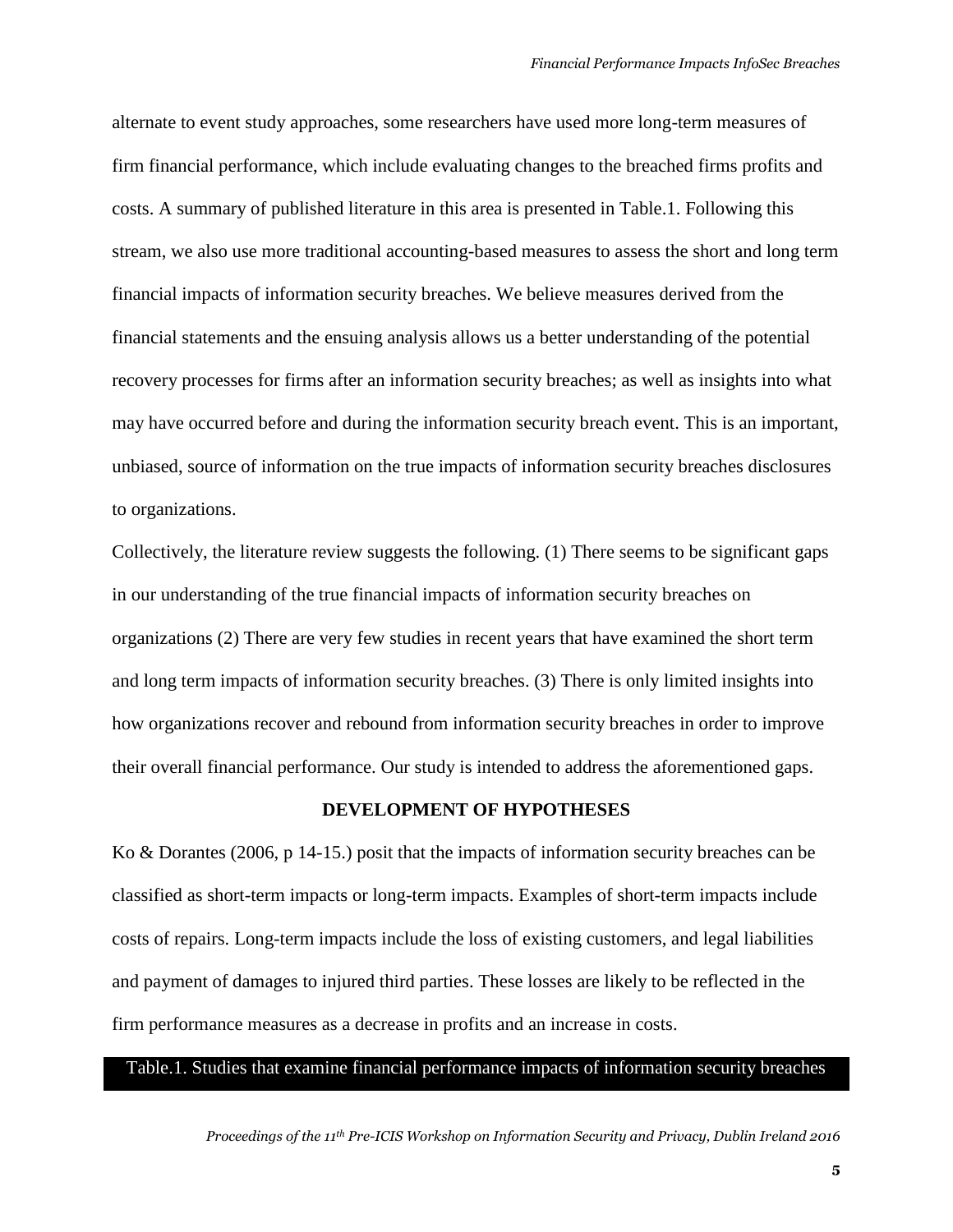| Ko & Dorantes 2006                   | What is the impact of information<br>security breaches on firm financial<br>performance?        | This study utilizes firm financial performance to<br>evaluate the impact of information security<br>breaches to 19 publicly traded companies in the<br>four quarters following a information security<br>breaches disclosure.                                                                                                                                                                        |
|--------------------------------------|-------------------------------------------------------------------------------------------------|------------------------------------------------------------------------------------------------------------------------------------------------------------------------------------------------------------------------------------------------------------------------------------------------------------------------------------------------------------------------------------------------------|
| Table.1. Continued.<br>Ko et al 2009 | What is the impact of information<br>security breaches on organizational<br>performance?        | This study evaluates the impact of information<br>security breach on firm financial performance<br>utilizing three performance ratios including ROA,<br>ROS, and COGS/S. Utilizing information security<br>breaches from 1997-2004 the researchers found<br>that breached firms experienced long-term<br>negative impacts to organizational performance<br>following an information security breach. |
| Zafar et al 2012                     | What is the impact of information<br>security breaches on the competitors<br>of breached firms? | This study evaluates the impact of information<br>security breaches from 1997-2004 for 69 breached<br>firms who on average had approximately 422<br>competitor firms. The researchers found evidence<br>of network effects particularly for firms in the<br>technology industry.                                                                                                                     |

**Profit Measures** We use three common measures from the literature; to assess the firm's profitability these measures are Return on Sales (ROS), Return on Assets (ROA) and Changes to Sales (Ravichandran & Lertwongsatien, 2005; Santhanam & Hartono, 2003). We utilize two alternate measures of ROS and ROA; substituting operating income for net income to better gauge if there were any negative impacts to the firms operations.

- **Hypothesis 1A:** Breached firms will experience a decrease in return on owner's assets in the short-term and long-term.
- **Hypothesis 1B:** Breached firms will experience a decrease in return on owner's assets as measured by operating income, following an information security breach event.
- **Hypothesis 2A:** Breached firms will experience a decrease in return on sales in the short-term and long-term following an information security breach event.
- **Hypothesis 2B**: Breached firms will experience a decrease in return on sales in the short-term and long-term as measured by operating income, following an information security breach event.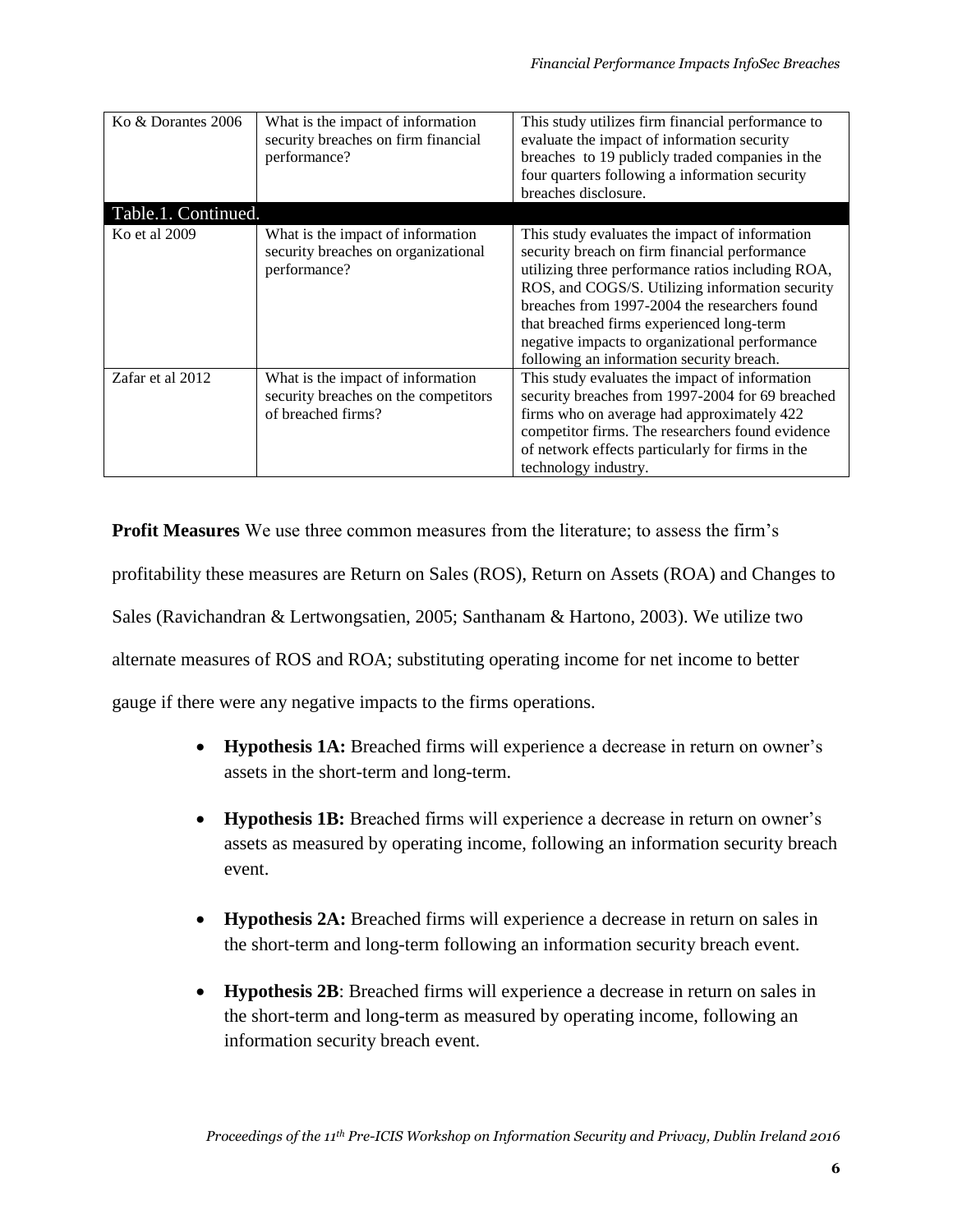• **Hypothesis 3**: Breached firms will experience a decrease in sales in the shortterm and long-term following an information security breach event.

**Costs Measures:** We utilize two cost ratios from the literature. These measures are costs of goods sold over sales and the operating ratio (Santhanam & Hartono, 2003; Hitt & Brynjolfsson, 1996). We devise the following three hypotheses:

- **Hypothesis 4:** Breached firms will experience an increase in the costs of goods sold ratio in the short-term and long-term following an information security breach event.
- **Hypothesis 5:** Breached firms will experience an increase in the operating ratio in the short-term and long-term following an information security breach event.

**Intangible Assets:** Intangible assets includes items such as patents, trademarks, copyrights, business methodologies, goodwill and brand recognition (Gibson 2007, pg 492). Tsoukas (1999) posits that crises negatively impact the ability of an organization to formulate an influential voice and thus its symbolic power is reduced A information security breach is likely to affect the firm's goodwill, brand reputation and intellecutal property reserves in both the short-term and longterm. We present the following hypothesis.

> • **Hypothesis 6:** Breached firms will experience a decrease in the value of their intangible assets in the short-term and long-term following an information security breach event.

**Extraordinary Losses:**. The measurement of extraordinary losses allows us to better understand if the focal firms considered information security breaches truly detrimental to their operations that it rose to the level of "extraordinary" and not an event that was easily incorporated into its usual operating expenses. We present the following hypothesis:

> • **Hypothesis 7:** Breached firms will incur an increase in extraordinary loss expenses in the short- term and long-term following an information security breach event.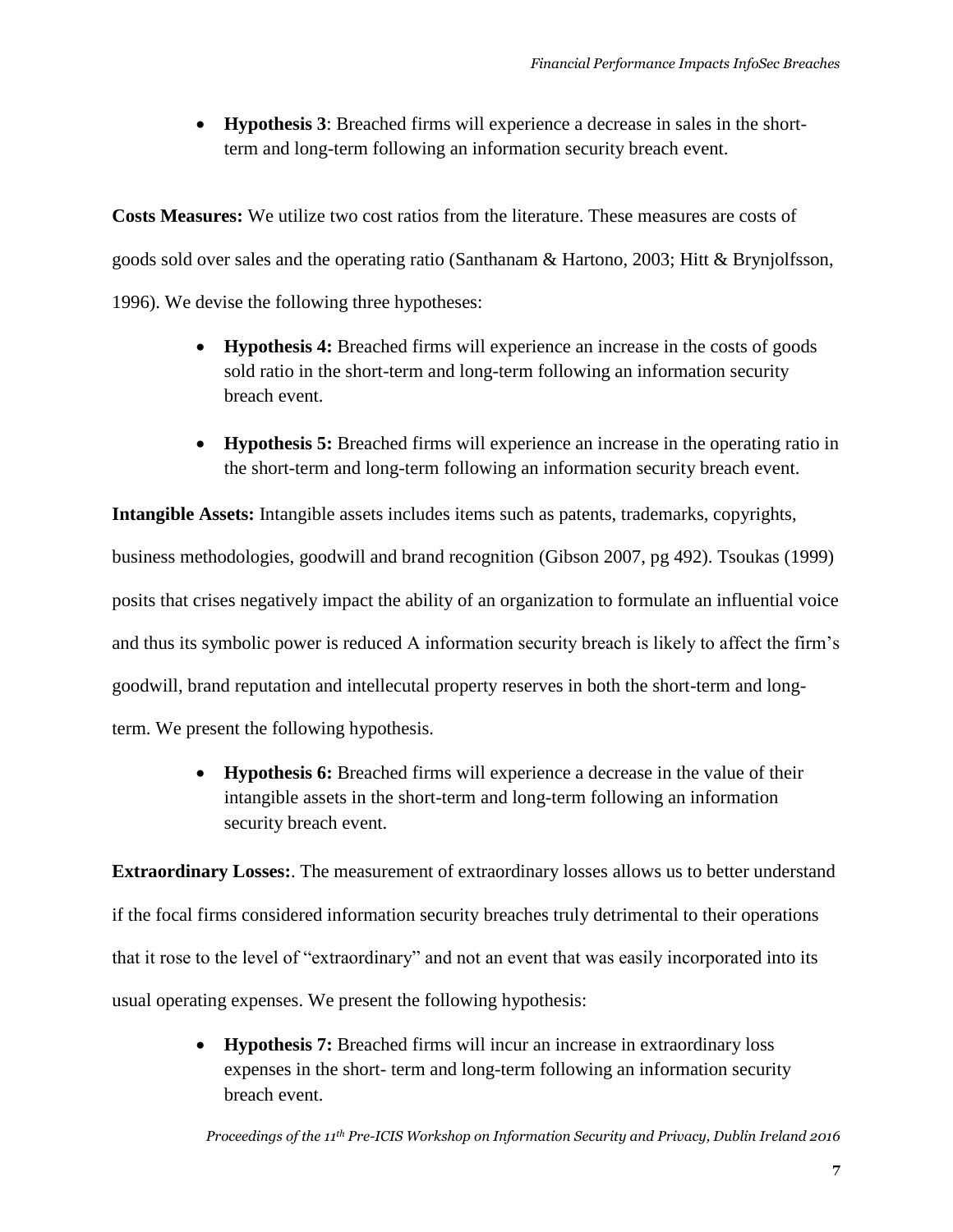**Sustainability and Organizational Resiliency:** All organizations are prone to crises event with some organizations declining after a crises and others becoming sustainable and resilient(Mishra, 1996;Bunderson & Sutcliffe, 2002). Our organizational resiliency view relies on the notion that firm investments due to information security breaches if managed correctly have the ability to become resources that may allow the firm to attain long-term advantages. The firm may also develop capabilities over and above peer firms that did not have an information security breach event thereby surpassing that firm in terms of performance. We develop the following hypotheses:

- **Hypotheses 8A & 8B**: Short-term costs will increase within the firm and shortterm profitability will decrease within the firm and between peer firms following an information security breach event.
- **Hypotheses 9A & 9B:** In the short-term, sales, and intangible assets will decrease within the firm and between peer firms following an information security breach event.

As breached firms expend additional resources on the information security breaches event organizational capabilities become enhanced allowing the firm to not only recover and return to sustainability but also to be resilient.

> • **Hypothesis 10:** Long-term profitability will remain the same or increase within the firm and between peer firms following an information security breach event.

## **RESEARCH METHODOLOGY**

**Identification Strategy:** We utilize matched paired comparative analysis as our research method. This method is considered a type of quasi-experimental method. Essentially, this method relies on an identification strategy in which a carefully selected and matched treatment and control group is derived and then differences within and between the treatment and control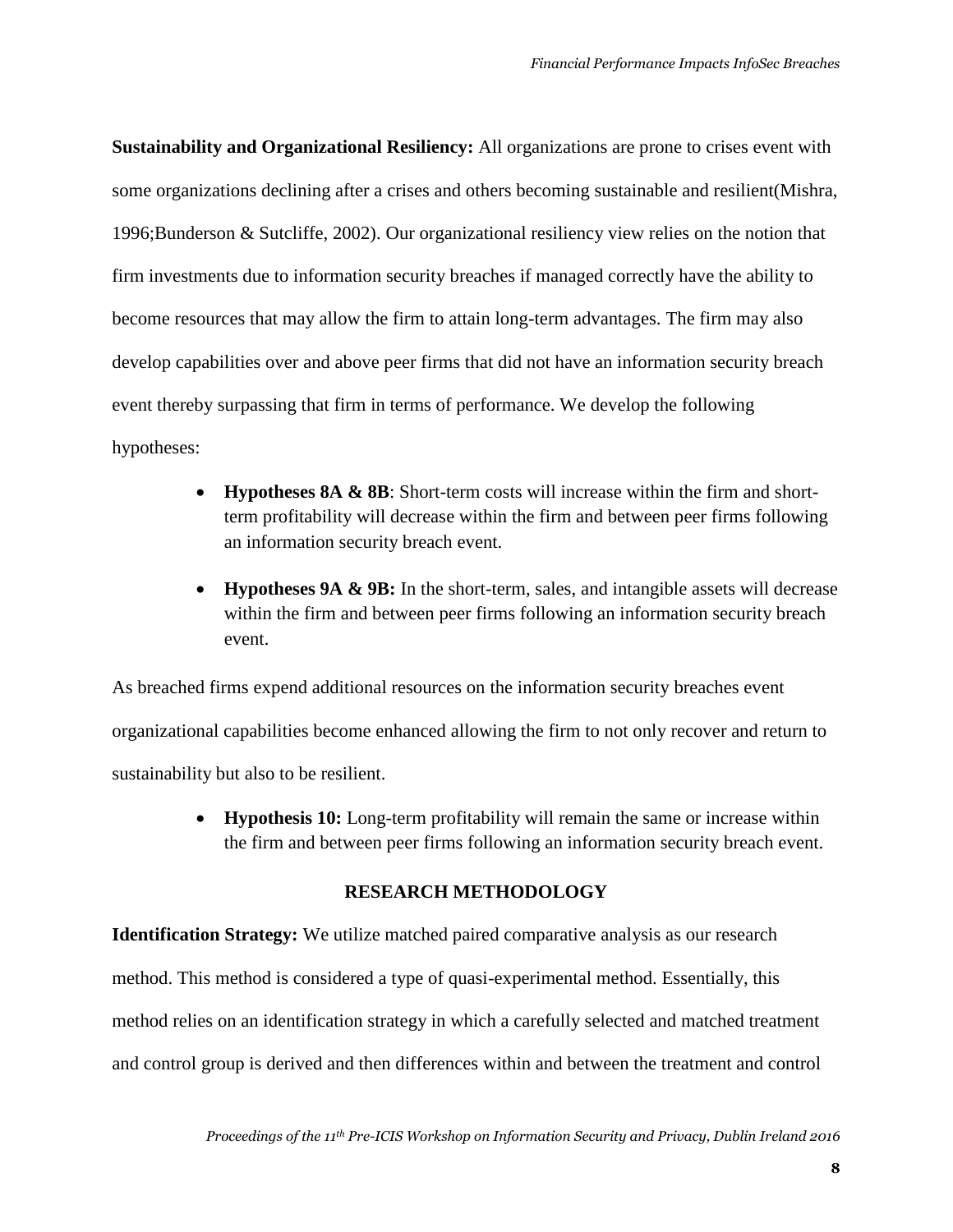groups are statistically tested to isolate the impact of the treatment; if any. According to Morgan and Winship,2007, pg 87, ""Matching represents an intuitive method for addressing causal questions, primarily because it pushes the analyst to confront the process of causal exposure as well as the limitations of available data". In the information systems research domain matched paired comparative analysis has been utilized by Santhanm et al 2003 and Bharadwaj 2000, to study the impacts of IT capability on firm performance and more recently by Zafar et al 2012, to study the impacts of information security breaches on competitor firms.

**Treatment and Control Group:** We use the data from the Privacy Rights Clearinghouse, which is a California based nonprofit organization that tracks and compiles information security breaches event disclosures from multiple sources. The dataset from Privacy Rights Clearinghouse has been utilized to study information security breaches by Gatzlaff & McCullough, 2010; Goel & Shawky, 2014; Pirounias et al. 2014, among others. To derive our sample of treatment and control groups we utilize the matching technique for firms as previously outlined by Ko & Dorantes, 2006; Zafar et al. 2012; Bharadwaj, 2000; Balakrishnan et al 1996; Barber & Lyon, 1996. We matched our treatment group against firms that were within 30%+- for sales, total assets, and employees in the year prior to the information security breaches event i.e. T-1 based on either the 2, 3, or 4 digit NAIC Code. This left us with a sample of 47 breached firms that we considered our final sample for the treatment group and 47 non-breached firms that we considered our final sample for the control group. Both the T-test and the Wilcoxon sign-rank test indicate that the differences between the treatment firms and the control firms across all three matching variables are not statistically significantly different from 0.

**Dependent Variables:** Our dependent variables for hypothesizes testing consist of quarterly financial data from COMPUSTAT. For each breached firm in the dataset we first determined the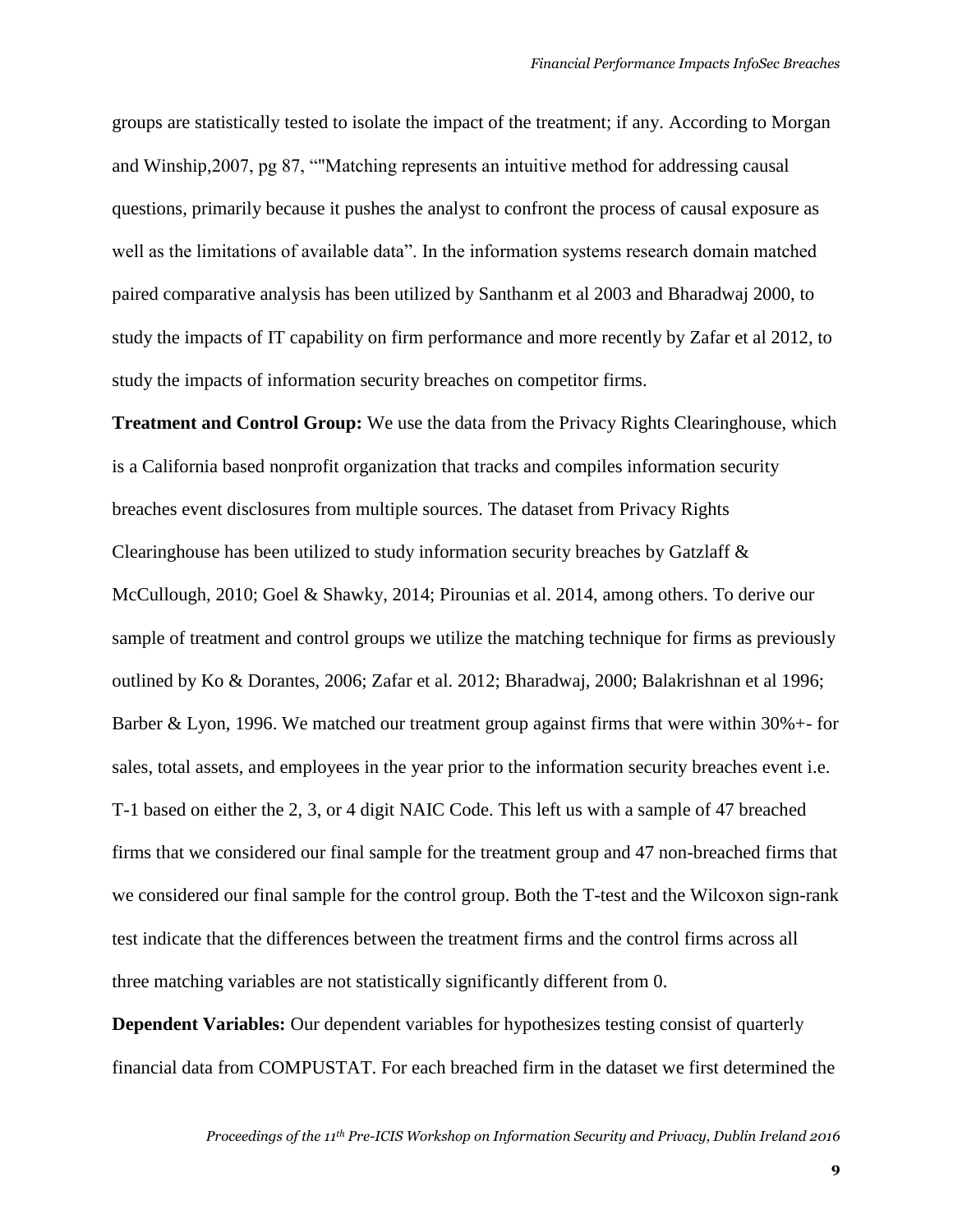fiscal year and quarter that the information security breaches occurred and we denoted this period at T0. We then matched the control firm against the breached firms taking into account that the breached firm and the control firms may have different fiscal year start dates. We then collected data for each firm 4 quarters after the breach and 4 quarters before the breach. We measure within firm differences and between firm differences in both the short-term and longterm. We define short -term impacts as effects occurring within one quarter after an information security breach. Effects occurring in any two consecutive quarters or more are considered to be long-term effects.

#### **RESULTS AND DISCUSSION**

**Results:**. Within firm differences are evaluated utilizing a 1-tailed T-Test since we are testing directionality and between firm differences are evaluated utilizing a 2- tailed- T-test since we are testing whether or not the differences between the treatment and control group are statistically significant from 0, regardless of directionality. In addition, the P-value of the Wilcoxon signrank test represents whether the tested differences are statistically significant from 0 regardless of directionality. Tables 3-5 provide the mean and median differences within the breached firm, the non-breached firms, and between the breached and non-breached firms as well as the statistical significance of the result. Table 6 provides a summary of the hypothesis testing.

|         |                                                                     | Ouarter 1<br>*Short Term Impacts | Mean     | Median   | т           | Z          |                     |
|---------|---------------------------------------------------------------------|----------------------------------|----------|----------|-------------|------------|---------------------|
|         |                                                                     | NonBreachedFirms                 | $-0.005$ | 0.006    | $-0.736$    | 0.884      |                     |
|         | Diff Return on Assets                                               | <b>BreachedFirms</b>             | $-0.009$ | 0.000    | $-1.3347$ * | $-0.481$   |                     |
|         |                                                                     | Between                          | $-0.002$ | $-0.002$ | $-0.210$    | $-0.968$   |                     |
|         | Diff Return on                                                      | NonBreachedFirms                 | $-0.002$ | 0.005    | $-0.386$    | 0.270      |                     |
|         | Assets(OpsInc)                                                      | <b>BreachedFirms</b>             | 0.006    | 0.000    | 0.265       | $-0.164$   |                     |
|         |                                                                     | Between                          | 0.001    | $-0.005$ | 0.201       | $-0.799$   |                     |
|         |                                                                     | NonBreachedFirms                 | $-0.020$ | 0.009    | $-0.987$    | 1.090      |                     |
|         | Diff Return on Sales                                                | <b>BreachedFirms</b>             | 0.037    | 0.000    | $-1.032$    | $-0.413$   |                     |
|         |                                                                     | Between                          | 0.008    | $-0.001$ | 0.220       | $-0.561$   |                     |
|         | Diff Return on                                                      | NonBreachedFirms                 | $-0.018$ | 0.005    | $-0.703$    | 0.640      |                     |
|         | Sales(OpsInc)                                                       | <b>BreachedFirms</b>             | 0.006    | 0.000    | 0.489       | $-0.101$   |                     |
|         |                                                                     | Between                          | 0.013    | $-0.005$ | 0.493       | $-0.577$   |                     |
|         |                                                                     | NonBreachedFirms                 | $-0.003$ | $-0.003$ | $-0.158$    | $-0.148$   |                     |
|         | Diff COGS to Sales Ratio BreachedFirms                              |                                  | $-0.012$ | $-0.001$ | $-0.118$    | $-0.720$   |                     |
|         |                                                                     | Between                          | $-0.038$ | $-0.001$ | $-1.185$    | $-0.603$   |                     |
|         | <b>Diff Operating Ratio</b>                                         | NonBreachedFirms                 | 0.022    | $-0.005$ | 0.675       | $-0.370$   |                     |
|         |                                                                     | <b>BreachedFirms</b>             | $-0.005$ | 0.002    | $-0.430$    | 0.233      |                     |
|         |                                                                     | Between                          | $-0.034$ | 0.005    | $-1.068$    | 0.222      |                     |
|         | <b>Intangible Assets %</b>                                          | NonBreachedFirms                 | 96.693   | 99.968   | $-0.966$    | $-0.141$   |                     |
|         | Change                                                              | <b>BreachedFirms</b>             | 114.242  | 100.501  | 1.337       | $1.754*$   |                     |
|         |                                                                     | Between                          | 186.538  | 99.667   | 1.730       | 0.882      |                     |
|         | <b>Diff Extraordinary</b>                                           | NonBreachedFirms                 | $-0.287$ | 0.000    | $-0.246$    | 0.005      |                     |
| Proceed | Losses                                                              | <b>BreachedFirms</b>             | $-0.245$ | 0.000    | $-0.357$    | $-1.301$   |                     |
|         |                                                                     | Between                          | $-0.934$ | 0.000    | $-0.707$    | $-1.225$   | Dublin Ireland 2016 |
|         |                                                                     | NonBreachedFirms                 | 104.212  | 103.248  | 1.319       | $1.989**$  |                     |
|         | Sales % Change                                                      | <b>BreachedFirms</b>             | 105.168  | 104.240  | 2.675       | $2.804***$ |                     |
|         |                                                                     | Between                          | 105-530  | 98.465   | 1.023       | 0.085      | 10                  |
|         | $"p<.10"; p<.05" "$ , p<.01"**                                      |                                  |          |          |             |            |                     |
|         | T-Test is for hypothesized directionality represented by column "T" |                                  |          |          |             |            |                     |
|         | Wilcoxon Sign Rank tests that Hol=0 represented by column "Z"       |                                  |          |          |             |            |                     |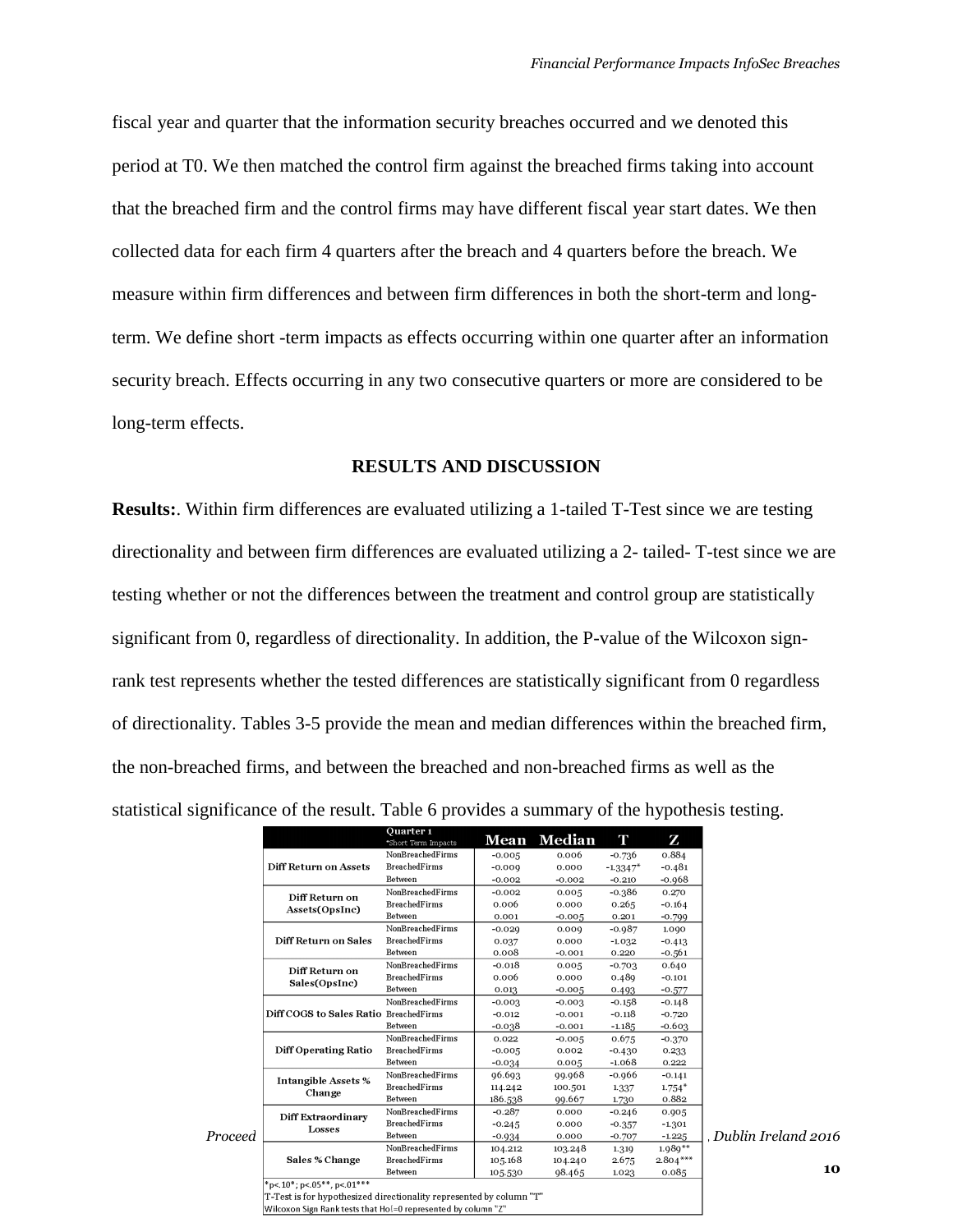|                              | Quarter 2            | Mean     | Median   | Т        | z          |
|------------------------------|----------------------|----------|----------|----------|------------|
|                              | NonBreachedFirms     | $-0.001$ | 0.001    | $-0.251$ | 0.810      |
| <b>Diff Return on Assets</b> | <b>BreachedFirms</b> | 0.000    | 0.000    | 0.034    | 0.503      |
|                              | Between              | 0.003    | 0.000    | 0.598    | $-0.407$   |
| Diff Return on               | NonBreachedFirms     | $-0.002$ | 0.002    | $-0.551$ | 0.333      |
|                              | <b>BreachedFirms</b> | 0.001    | 0.001    | 0.674    | 0.799      |
| Assets(OpsInc)               | Between              | 0.007    | 0.005    | 1.297    | $-0.037$   |
|                              | NonBreachedFirms     | 0.003    | 0.002    | 0.244    | ,222       |
| Diff Return on Sales         | <b>BreachedFirms</b> | 0.004    | $-0.001$ | 0.388    | 0.582      |
|                              | Between              | 0.012    | $-0.004$ | 0.439    | $-0.423$   |
| Diff Return on               | NonBreachedFirms     | 0.002    | 0.004    | 0.135    | 0.249      |
| Sales(OpsInc)                | <b>BreachedFirms</b> | 0.011    | 0.001    | 0.873    | 0.899      |
|                              | Between              | 0.027    | 0.000    | 0.956    | 0.233      |
|                              | NonBreachedFirms     | 0.023    | $-0.004$ | 1.236    | $-0.201$   |
| Diff COGS to Sales Ratio     | BreachedFirms        | $-0.020$ | 0.004    | $-1.466$ | $-0.889$   |
|                              | Between              | $-0.025$ | $-0.004$ | $-0.884$ | -0.466     |
|                              | NonBreachedFirms     | 0.017    | $-0.001$ | 0.818    | 0.413      |
| <b>Diff Operating Ratio</b>  | <b>BreachedFirms</b> | $-0.028$ | $-0.005$ | $-1.494$ | $-1.365$   |
|                              | Between              | $-0.021$ | 0.000    | $-0.789$ | 0.317      |
| <b>Intangible Assets %</b>   | NonBreachedFirms     | 104.897  | 100.791  | 1.422    | $1.709**$  |
| Change                       | <b>BreachedFirms</b> | 117.612  | 106.438  | 1.306    | $2.041***$ |
|                              | Between              | 176.602  | 81.482   | 1.374    | 0.694      |
| Diff Extraordinary           | NonBreachedFirms     | $-0.709$ | 0.000    | $-1.218$ | $-0.097$   |
| Losses                       | BreachedFirms        | $-0.281$ | 0.000    | $-0.749$ | $-0.916$   |
|                              | Between              | 0.420    | 0.000    | 1.077    | 0.007      |
|                              | NonBreachedFirms     | 107.789  | 104.905  | 3.091    | $2.868***$ |
| Sales % Change               | <b>BreachedFirms</b> | 105.426  | 107.992  | 1.553    | $2.656***$ |
|                              | Between              | 104.445  | 100.208  | 0.803    | 0.603      |

| Table 2- Quarter 1 (Short-Term) Results |  |  |  |
|-----------------------------------------|--|--|--|
|-----------------------------------------|--|--|--|

T-Test is for hypothesized directionality represented by column "T" Wilcoxon Sign Rank tests that Hol=0 represented by column "Z"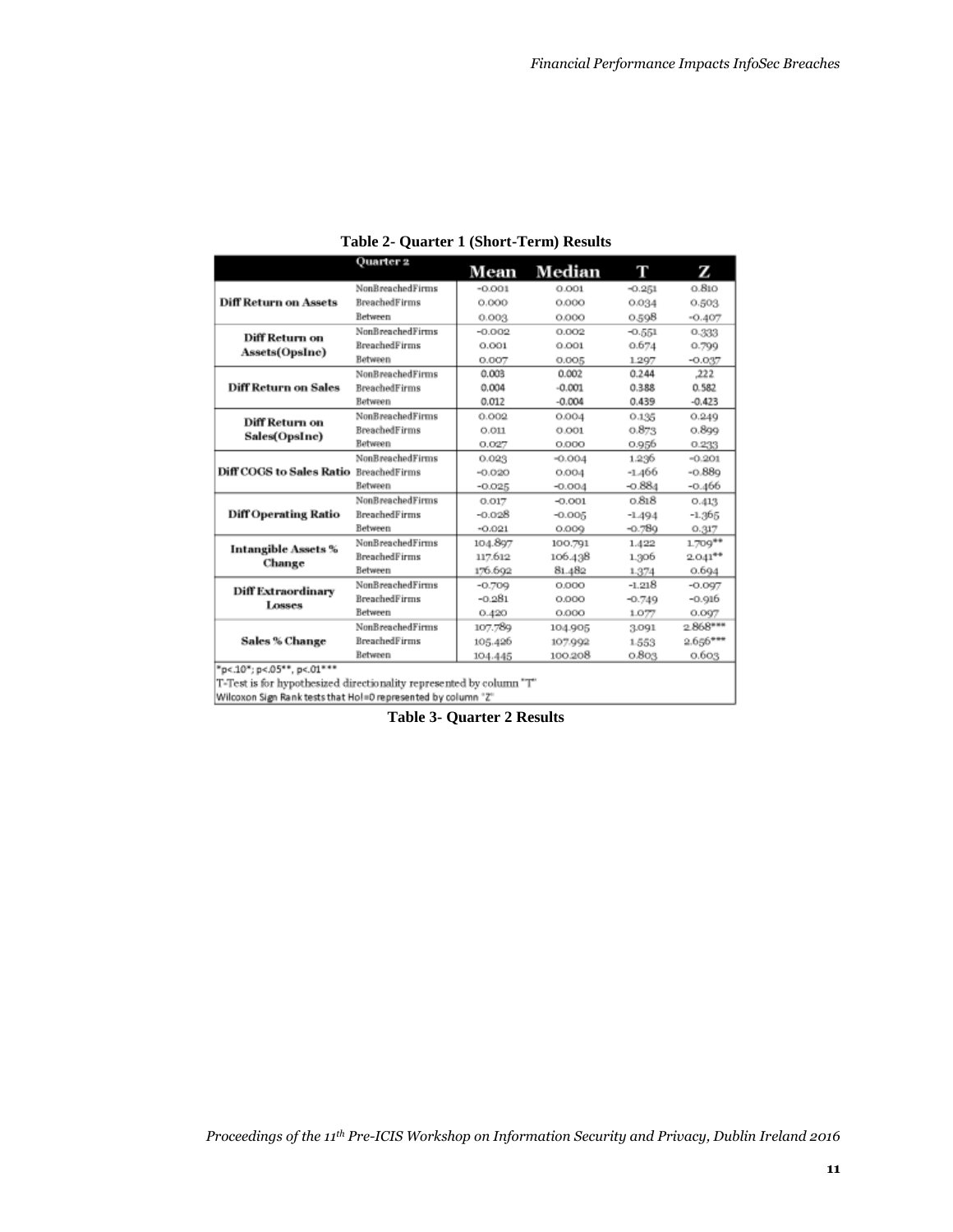|                                                        | Quarter 3               |          | Mean Median | Т           | z          |
|--------------------------------------------------------|-------------------------|----------|-------------|-------------|------------|
|                                                        | NonBreached Firms       | $-0.007$ | 0.000       | $-0.538$    | $-0.566$   |
| Diff Return on Assets                                  | <b>BreachedFirms</b>    | $-0.003$ | 0.000       | $-1.227$    | $-0.307$   |
|                                                        | <b>Between</b>          | 0.000    | 0.000       | 0.007       | $-0.164$   |
| Diff Return on                                         | NonBreachedFirms        | 0.003    | 0.004       | 0.380       | $-0.608$   |
| Assets(OpsInc)                                         | <b>BreachedFirms</b>    | $-0.005$ | $-0.004$    | $-1.7508**$ | $-1.160$   |
|                                                        | Between                 | $-0.002$ | $-0.003$    | $-0.280$    | $-0.037$   |
|                                                        | NonBreachedFirms        | $-0.069$ | 0.002       | $-0.862$    | $-0.011$   |
| Diff Return on Sales                                   | <b>BreachedFirms</b>    | $-0.007$ | 0.002       | $-0.551$    | $-0.423$   |
|                                                        | Between                 | 0.031    | $-0.008$    | 0.005       | $-0.476$   |
| Diff Return on                                         | NonBreached Firms       | 0.013    | 0.004       | 0.395       | $-0.317$   |
| Sales(OpsInc)                                          | <b>BreachedFirms</b>    | $-0.012$ | $-0.004$    | $-1.032$    | $-0.772$   |
|                                                        | Between                 | 0,008    | $-0.003$    | 0.371       | 0.159      |
|                                                        | NonBreachedFirms        | 0.002    | $-0.001$    | 0.138       | $-0.042$   |
| Diff COGS to Sales Ratio BreachedFirms                 |                         | 0.005    | 0.003       | 0.196       | 0.698      |
|                                                        | Between                 | $-0.048$ | $-0.020$    | $-1.512$    | $-1.312$   |
|                                                        | NonBreached Firms       | $-0.030$ | $-0.004$    | $-1.070$    | $-0.150$   |
| Diff Operating Ratio                                   | <b>BreachedFirms</b>    | 0.010    | 0.004       | 0.334       | 0.751      |
|                                                        | Between                 | $-0.022$ | 0.003       | $-0.798$    | $-0.021$   |
| Intangible Assets %                                    | NonBreached Firms       | 100.666  | 100.467     | 1.418       | 1431       |
| Change                                                 | <b>BreachedFirms</b>    | 123.519  | 104.684     | 0.064       | $1.769**$  |
|                                                        | Between                 | 180.872  | 76.030      | 1.445       | 0.502      |
| Diff Extraordinary                                     | <b>NonBreachedFirms</b> | $-3.058$ | 0.000       | $-1.475$    | 0.178      |
| Losses                                                 | <b>BreachedFirms</b>    | -10.338  | 0.000       | $-1.017$    | $-0.998$   |
|                                                        | Between                 | 0.314    | 0.000       | 0.982       | $-0.859$   |
|                                                        | <b>NonBreachedFirms</b> | 131.907  | 108.824     | 1.433       | $2.773***$ |
| Sales % Change                                         | <b>BreachedFirms</b>    | 105.159  | 104.246     | 1.345       | $2.206**$  |
|                                                        | Between                 | 100.283  | 94.464      | 0.057       | 0.021      |
| $*_{0.4}$ 10 <sup>+</sup> $_{0.4}$ 05** $_{0.4}$ 01*** |                         |          |             |             |            |

\*p<.10\*; p<.05\*\*, p<.01\*\*\*<br>T-Test is for hypothesized directionality represented by column "T"

Wilcoxon Sign Rank tests that Hol-O represented by column "Z"

|  | <b>Table 4- Quarter 3 Results</b> |  |
|--|-----------------------------------|--|
|--|-----------------------------------|--|

|                                                                                                                                                                    | Quarter 4               | Mean     | Median   | Т           | z          |
|--------------------------------------------------------------------------------------------------------------------------------------------------------------------|-------------------------|----------|----------|-------------|------------|
|                                                                                                                                                                    | NonBreachedFirms        | $-0.016$ | 0.000    | $-1.208$    | $-1.251$   |
| Diff Return on Assets                                                                                                                                              | <b>BreachedFirms</b>    | 0.000    | 0.000    | $-0.071$    | $-0.693$   |
|                                                                                                                                                                    | Between                 | 0.018    | 0.000    | 1.312       | 0.704      |
| Diff Return on                                                                                                                                                     | <b>NonBreachedFirms</b> | $-0.002$ | 0.001    | $-0.766$    | $-0.180$   |
| Assets(OpsInc)                                                                                                                                                     | <b>BreachedFirms</b>    | $-0.005$ | $-0.001$ | $-1.787$    | $-1.191$   |
|                                                                                                                                                                    | Between                 | 0.004    | 0.007    | 1.045       | 0.799      |
|                                                                                                                                                                    | <b>NonBreachedFirms</b> | $-0.044$ | 0.000    | $-1.031$    | $-0.587$   |
| <b>Diff Return on Sales</b>                                                                                                                                        | <b>BreachedFirms</b>    | 0.008    | $-0.001$ | 0.324       | $-0.587$   |
|                                                                                                                                                                    | Between                 | 0.075    | 0.001    | 1,555       | 1.143      |
| Diff Return on                                                                                                                                                     | NonBreachedFirms        | $-0.002$ | 0.001    | $-0.178$    | 0.217      |
| Sales(OpsInc)                                                                                                                                                      | <b>BreachedFirms</b>    | $-0.016$ | $-0.001$ | $-1.4047$ * | $-0.937$   |
|                                                                                                                                                                    | <b>Between</b>          | 0.026    | 0.007    | 1.099       | 0.921      |
|                                                                                                                                                                    | NonBreachedFirms        | 0.007    | 0.000    | 0.319       | 0.058      |
| <b>Diff COGS to Sales Ratio BreachedFirms</b>                                                                                                                      |                         | $-0.034$ | 0.000    | $-1.350$    | 0.005      |
|                                                                                                                                                                    | <b>Between</b>          | -0.046   | 0.000    | $-1.264$    | $-0.593$   |
|                                                                                                                                                                    | NonBreachedFirms        | 0.019    | 0.000    | 0.574       | 0.122      |
| <b>Diff Operating Ratio</b>                                                                                                                                        | <b>BreachedFirms</b>    | $-0.051$ | 0.000    | $-1.602$    | $-0.524$   |
|                                                                                                                                                                    | Between                 | $-0.041$ | $-0.005$ | $-1.085$    | -0.698     |
| <b>Intangible Assets %</b>                                                                                                                                         | NonBreachedFirms        | 116.220  | 100.806  | 1.341       | 1.361      |
| Change                                                                                                                                                             | <b>BreachedFirms</b>    | 144.399  | 114.574  | 2.349       | $2.769***$ |
|                                                                                                                                                                    | <b>Between</b>          | 198.702  | 83.013   | 1.783       | 1.005      |
| <b>Diff Extraordinary</b>                                                                                                                                          | NonBreachedFirms        | $-1.397$ | 0.000    | $-1.652$    | $-0.371$   |
| Losses                                                                                                                                                             | <b>BreachedFirms</b>    | $-2.154$ | 0.000    | $-1.135$    | -0.869     |
|                                                                                                                                                                    | Between                 | 0.334    | 0.000    | 0.956       | $-0.414$   |
|                                                                                                                                                                    | NonBreachedFirms        | 112.444  | 111.444  | 2.340       | $2.524***$ |
| Sales % Change                                                                                                                                                     | <b>BreachedFirms</b>    | 104.799  | 108.157  | 1.063       | 0.085      |
|                                                                                                                                                                    | Between                 | 103.840  | 100.661  | 0.582       | 0.519      |
| *p<.10*; p<.05**, p<.01***<br>T-Test is for hypothesized directionality represented by column "T"<br>Wilcoxon Sign Rank tests that Hol=0 represented by column "Z" |                         |          |          |             |            |

**Table 5- Quarter 4 Results**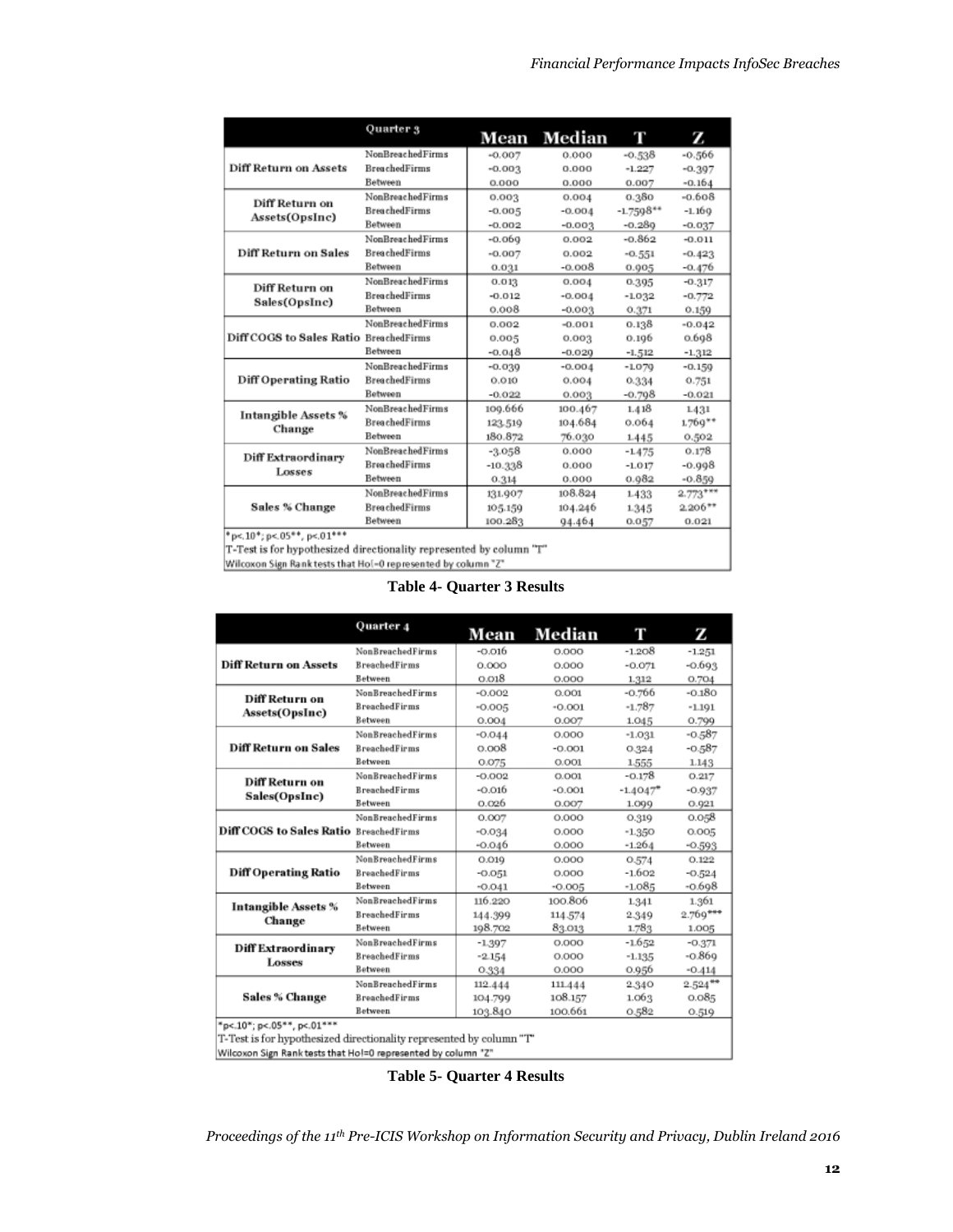| <b>Hypothesis Testing Results</b>    |                        |  |  |  |
|--------------------------------------|------------------------|--|--|--|
| <b>Profit Measurements</b>           |                        |  |  |  |
| Hypothesis 1A                        | <b>Partial Support</b> |  |  |  |
| Hypothesis 1B                        | <b>Partial Support</b> |  |  |  |
| Hypothesis 2A                        | No Evidence            |  |  |  |
| Hypothesis 2B                        | No Evidence            |  |  |  |
| Hypothesis 3                         | Reject Hypothesis      |  |  |  |
| <b>Cost Measurements</b>             |                        |  |  |  |
| Hypothesis 4                         | No Evidence            |  |  |  |
| Hypothesis 5                         | No Evidence            |  |  |  |
| <b>Other Internal Measures</b>       |                        |  |  |  |
| Hypothesis 6                         | Reject Hypothesis      |  |  |  |
| Hypothesis 7                         | No Evidence            |  |  |  |
| <b>Sustainability and Resiliency</b> |                        |  |  |  |
| Hypothesis 8                         | <b>Partial Support</b> |  |  |  |
| Hypothesis 9                         | Reject Hypothesis      |  |  |  |
| Hypothesis 10                        | <b>Partial Support</b> |  |  |  |

**Table 6- Results of Hypothesis Testing**

**Discussion:** Generally speaking, we find the traditional view that information security events are value declining to the breached firms to be false for our sample. Surprisingly, breached firms experienced a statistically significant short-term increase in sales compared with a similar period in the previous year and experienced both short term and long term increases in intangible assets. There is no evidence to suggest that breached firms experience changes to their extraordinary loss expenses in the short-term or long-term that are statistically significant from its prior performance and relative to the control group. This suggests to us that information security breaches do not rise to the threshold of being considered "extraordinary", nonrecurring events to the breached firms.

Our organizational sustainability and resiliency view takes the position that information security breaches have the possibility to lead to organizational sustainability and eventually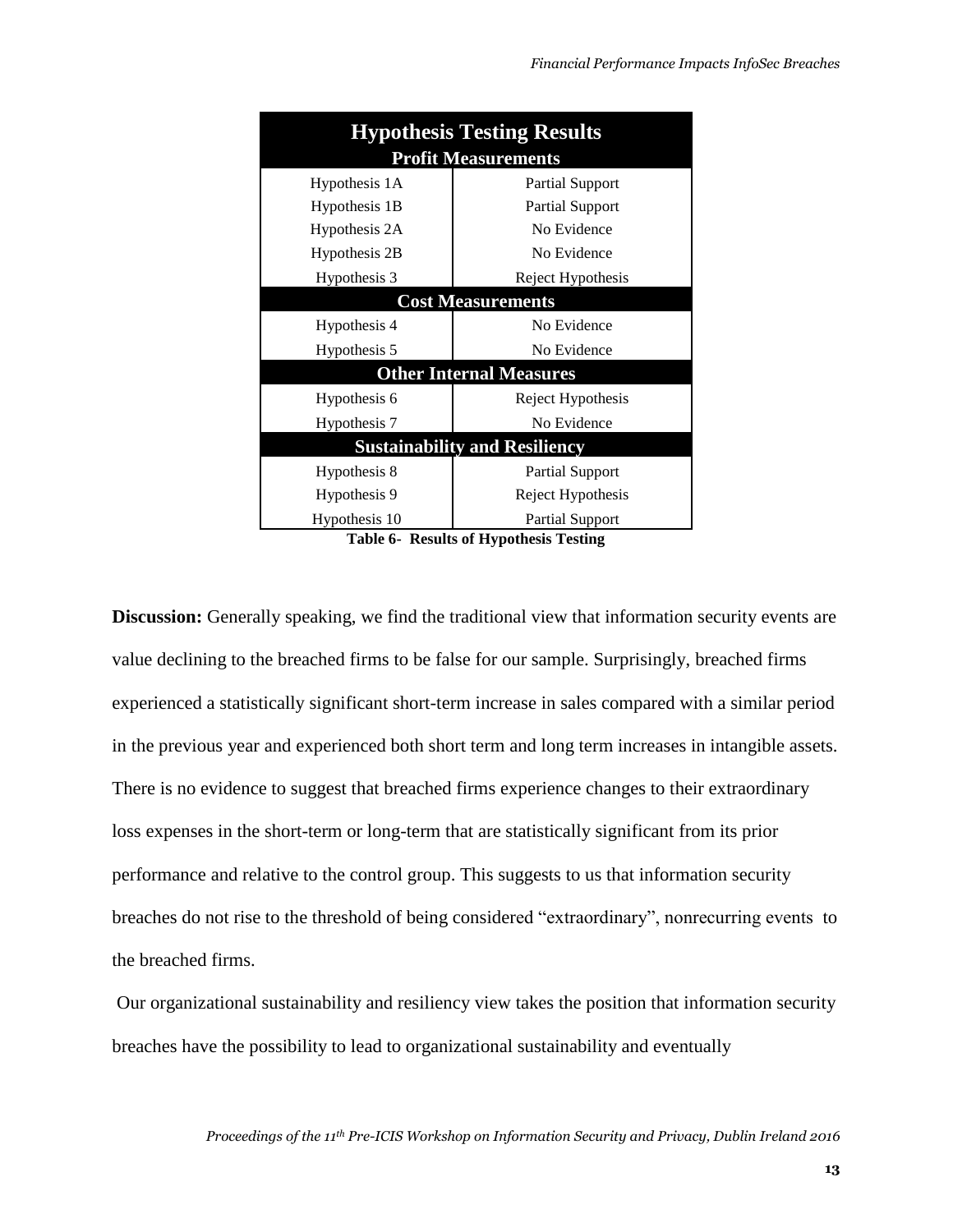organizational resiliency, where resiliency would be characterized by enhanced firm performance relative to the previous year within the firm and relative to the peer non-breached firm. In general, we find that firms are financially sustainable but are not financially resilient.

#### **Conclusion**

**Limitations and Next Steps:** This study has a number of limitations that will enable future studies. First, our sample size is small relative to its potential. Second, our measures of shortterm and long-term performance measures are derived from the limited but existing literature on the impacts of breaches to firm performance and may need to be adjusted. Third, firm financial performance ratios that measure costs and especially profits can be considered generic measures of firm performance. Publicly traded companies exist for the sole purpose of meeting shareholder goals and will make resource allocations to that effect, regardless of what may actually be occurring within the firm. In future research, we will need to conduct a deeper analysis of the firm's financial statements to understand what may be occurring before, during, and after a information security breaches event. This also leads us to the notion that measuring and assessing operations performance, and measuring and assessing financial performance utilizing the firm's financial statements can be considered two very unique research paradigms. At the moment, the literature equates firm financial performance to firm operation's performance. This perspective will need to be untangled if we are to study the impacts of information security breaches on firms. Fourth, it is possible that breached firms were able to maintain equilibrium because of the network effects of the information security breaches event on similar firms within that industry. The literature has previously documented networks effects (see Hinz, Nofer, Schiereck, & Trillig, 2015;Zafar et al, 2012, Ettredge & Richardson, 2003) . Fifth of special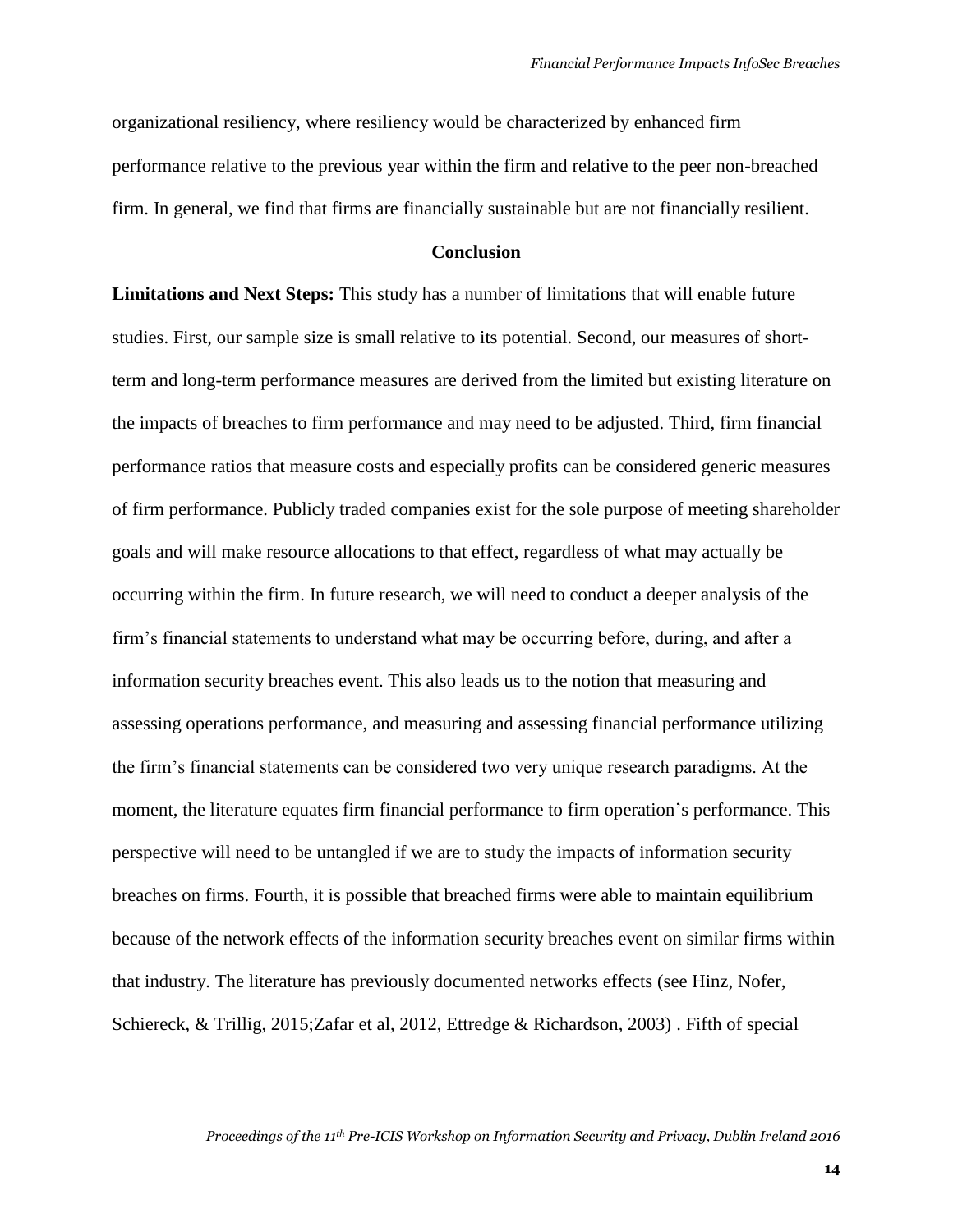interest are the dramatic changes to firm's intangible assets, this needs to be explored more and

may be due to a number of recent phenomena.

#### **WORK CITED**

Anson, W. (2015, February 11). Alternate approaches to the valuation of intellectual property. *IP Watchdog*.

Associated Press. (2014, November 18). Home Depot profit rises despite data breach. *Los Angeles Times*.

Balakrishnan, R., Linsmeier, T., & Venkatachalam, M. (1996). Financial benefits from JIT adoption: effects of customer concentration and cost structure. *The Accounting Review*, 183-205.

Barber, B., & Lyon, J. (1996). Detecting abornormal operating performance: The empirical power and specification of test statistics. *Journal of Financial Economics*, 359-399.

Barney, J. (1991). Firms resources and sustained competitive advantages. *Journal of management, 17*(1), 99-120.

- Bharadwaj, A. (2000). A resource based perspective on information technology capability and firm performance: An empirical investigation. *Management Information Systems Quarterly*, 169-197.
- Bunderson, J. S., & Sutcliffe, K. M. (2002). Comparing alternative conceptualizations of functional diversity in management teams: Process and performance effects. *Academy of Management Journal, 45*(5), 875-893.
- Cavusoglu, H., Mishra, B., & Raghunathan, S. (2004). The Effect of Internet Security Breach Announcements on Market Value: Capital Market Reactions for Breached Firms and Internet Security Developers. *International Journal of Electronic Commerce, 9*(1), 70-104.
- Chen, J. V., Li, H. C., Yen, D. C., & & Bata, K. V. (2012). Did IT consulting firms gain when their clients were breached? *Computers in Human Behavior, 28*(2), 456-464.
- Ettredge, M. L., & Richardson, V. J. (2003). Information transfer among internet firms: the case of hacker attacks. . *Journal of Information Systems*, 71-82.
- Gandel, S. (2015, January 23). Lloyd's CEO: Cyber attacks cost companies \$400 billion every year. *Fortune*.

Garg, A., Curtis, J., & & Halper, H. (2003). Quantifying the financial impact of IT security breaches. *Information Management & Computer Security,, 11*(2), 74-83.

- Gatzlaff, K. M., & McCullough, K. A. (2010). The effect of data breaches on shareholder wealth. *Risk Management and Insurance Review, 13*(1), 61-83.
- Gibson, C. (2007). *Financial reporting and analysis 10th Edition.* Mason, OH: Thompson Higher Education.
- Goel, S., & Shawky, H. A. (2014). The impact of federal and state notification laws on security breach announcements. *Communications of the Association for Information Systems,, 34*(1), 37-50.
- Hackett, R. (2015, March 27th). How much do data breaches cost big companies? Shockingly little. *Fortune*.
- Herman, B. (2016, March 30th). Details of Anthem's massive cyberattack remain in the dark a year later. *ModernHealthcare.com*.
- Hinz, O., Nofer, M., Schiereck, D., & Trillig, J. (2015). The influence of data theft on the share prices and systematic risk of consumer electronics companies. *Information & Management, 52*(3), 337-347.
- Hitt, L. M., & Brynjolfsson, E. (1996). Productivity, business profitability, and consumer surplus: three different measures of information technology value. *Management Information Systems Quarterly*, 121-142.
- Hovav, A., & D'Arcy, J. (2003). The impact of denial‐of‐service attack announcements on the market value of firms. *Risk Management and Insurance Review, 6*(2), 97-121.
- IBM. (2015). *Ponemon Institute's 2015 Global Cost of Data Breach Study Reveals Average Cost of Data Breach Reaches Record Levels.* Traverse City, MI: IBM.
- Identity Theft Resource Center. (2015). *Data Breaches.* Identity Theft Resource Center.
- Kaspersky Lab. (2015). *Damage Control: The Cost of Security Breaches IT Security Risks Special Report Series.* Kaspersky Lab. Kedmey, D. (2014, August 6th). Target Expects \$148 Million Loss from Data Breach. *Time*.
- Ko, M. O.-B., M., K., & Dorantes, C. (2009). Investigating the impact of publicly announced information security breaches on
- three performance indicators of the breached firms. *Information Resources Management Journal, 22*, #2.

Legere,John. (2015). *T-Mobile CEO on Experian's Data Breach.* T-Mobile.

- McGinty, K. (2015, February 26th). Target Data Breach Price Tag: \$252 Million and Counting.
- Mishra, A. (1996). Organizational responses to crisis. Trust in Organizations. *Frontiers of theory and research*, 261-287.
- Morgan, S., & Winship, C. (2007). *Counterfactuals and Causal Inference: Methods and Principles for Social Research (Analytical Methods for Social Research).* New York, New York: Cambridge University Press.
- Osborne, C., & Day, Z. (2015, February 2015). Anthem data breach cost likely to smash \$100 million barrier. *ZDNet*.
- Pirounias, S., Mermigas, D., & Patsakis, C. (2014). The relation between information security and firm market value, empirical evidence on recent disclosures: An extension of the GLZ study. *Journal of Information Security and Applications, 19*(4), 257-271.
- Rouse, M. (2016). *Data Breach Definition.* http://searchsecurity.techtarget.com/definition/data-breach.
- Rowinski, D. (2012, June 1). Infographic. Patent wars turns tech into a battlefield. *readwrite*.